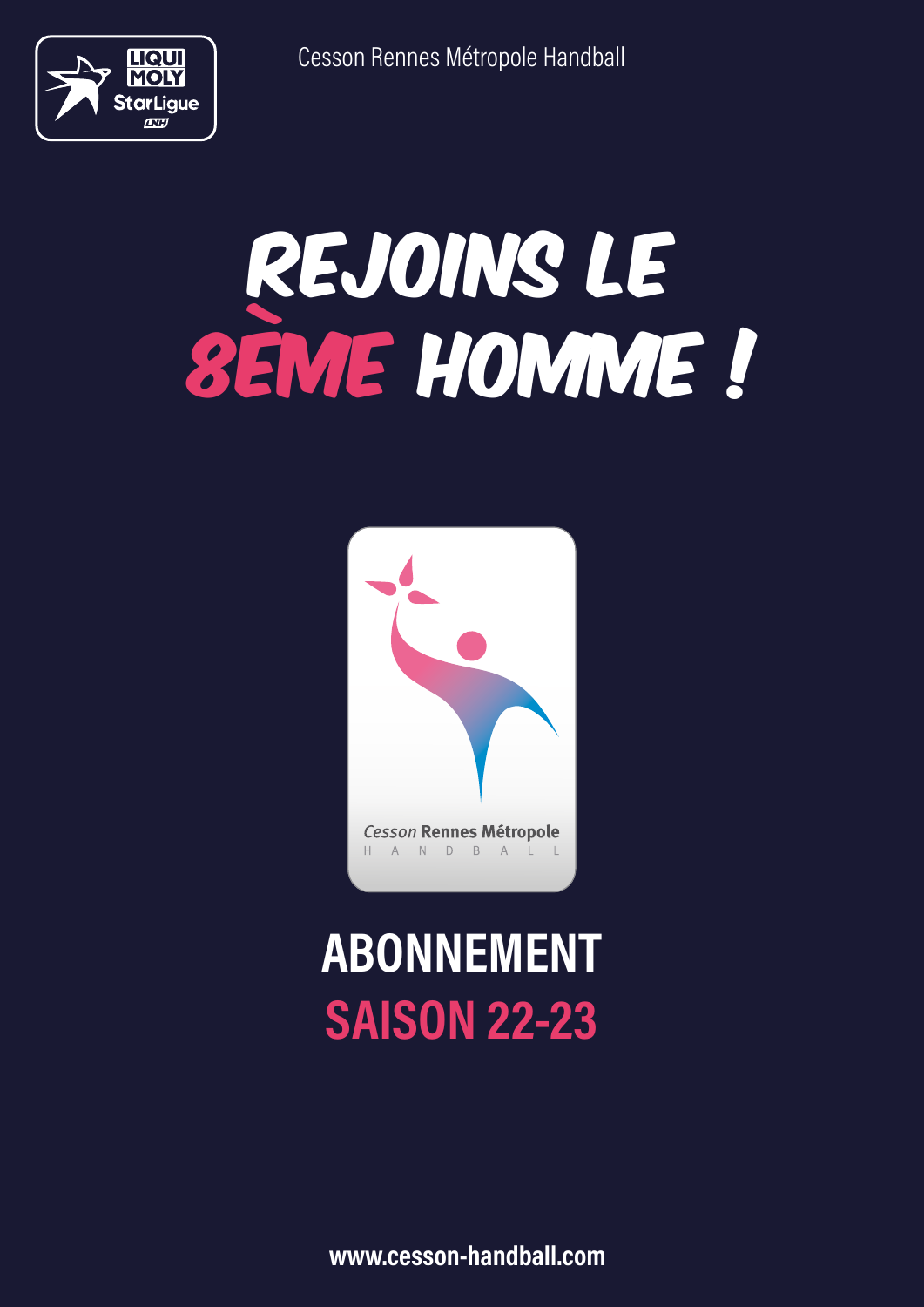

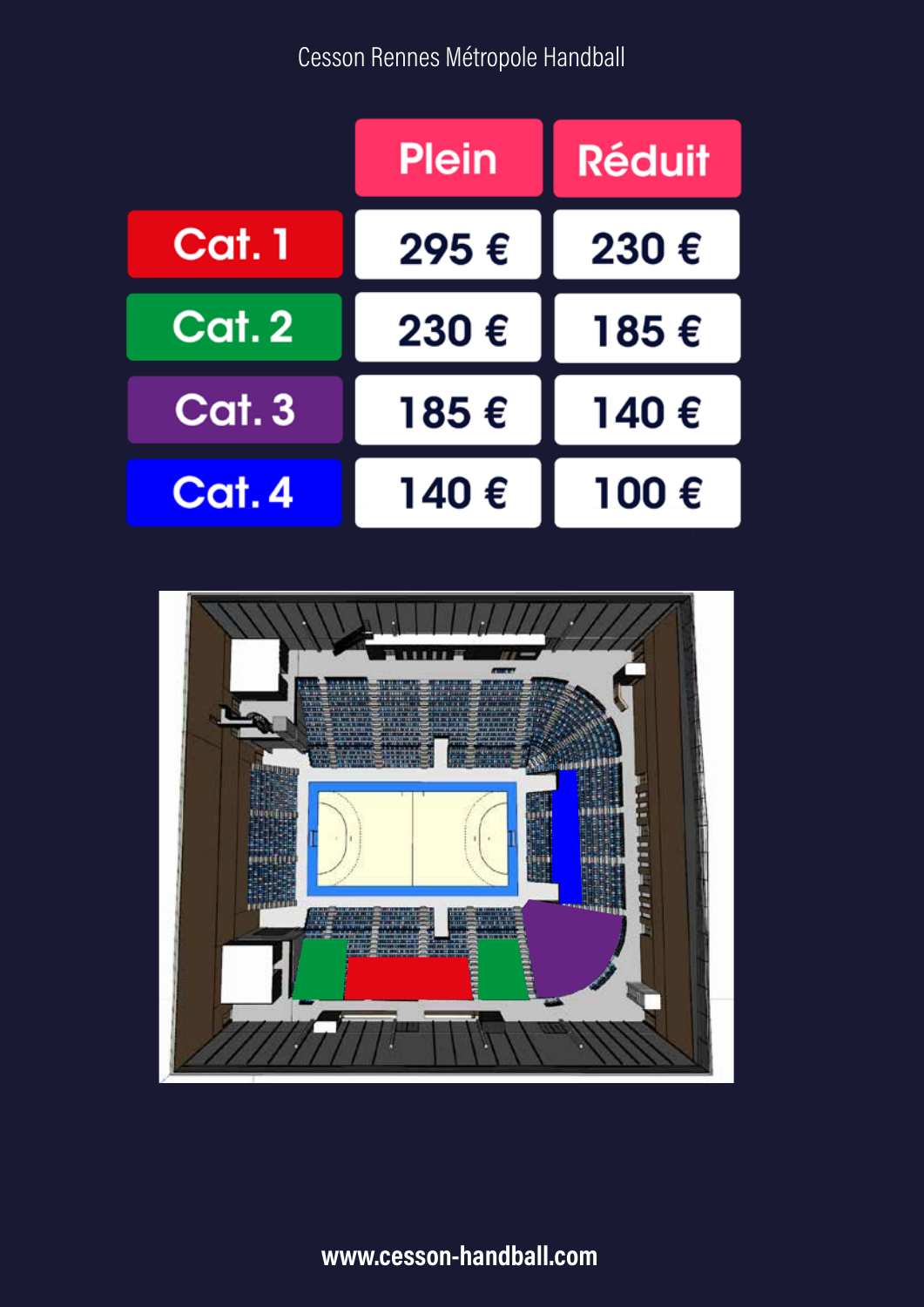## CATÉGORIE 1

### MES AVANTAGES





ACCÈS PAR UNE ENTRÉE DÉDIÉE



NEWSLETTER DU CLUB PRÉVENTE POUR CHAQUE RÉSULTAT DE VOTRE ÉQUIPE SUR L'APPLICATION DES IRRÉDUCTIBLES

#### PLEIN TARIF: 295€ TARIF RÉDUIT: 230€



INVITATION À LA SOIRÉE DE PRÉSENTATION DE L'ÉQUIPE



MATCH DE COUPE



10% DE REMISE EN BOUTIQUE PHYSIQUE ASSISTER À UNE SÉANCE D'ENTRAINEMENT **COMMENTÉE** 

#### MES AVANTAGES EXCLUSIFS



ACCÈS À UN SALON VIP AVEC PRÉSENCE DES JOUEURS LORS D'UN **MATCH** 

Teu  $Concour<sub>c</sub>$ 

TIRAGE AU SORT A CHAUQE MATCH POUR GAGNER 2 INVITATIONS EN SALON PARTENAIRE POUR LE MATCH SUIVANT

4 ABONNEMENTS ACHETÉS = 1070 € AU LIEU DE 1180€ + UNE PLACE DE PARKING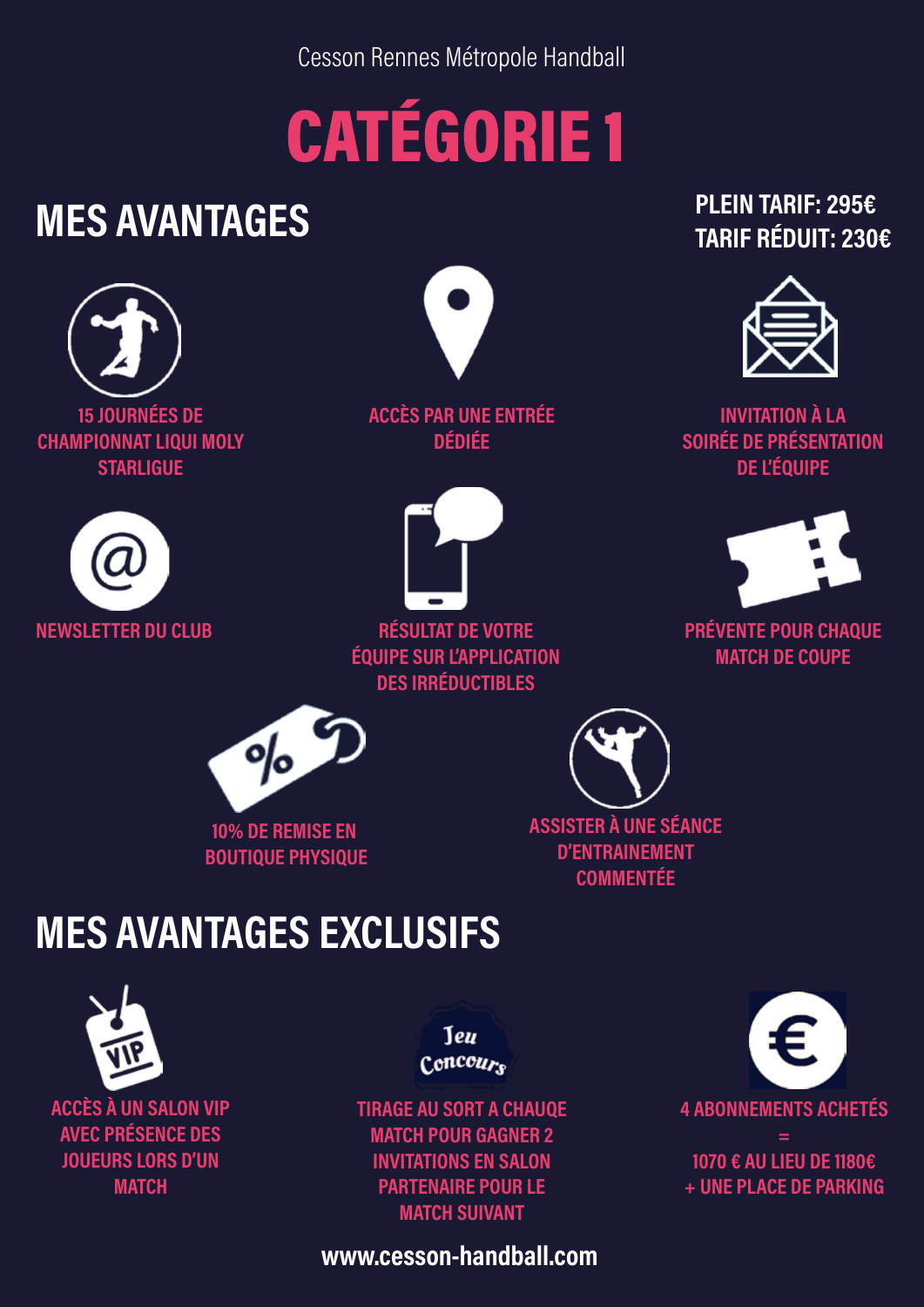### CATÉGORIE 2

### MES AVANTAGES

PLEIN TARIF: 230€ TARIF RÉDUIT: 185€



15 JOURNÉES DE CHAMPIONNAT LIQUI MOLY **STARLIGUE** 



ACCÈS PAR UNE ENTRÉE DÉDIÉE



INVITATION À LA SOIRÉE DE PRÉSENTATION DE L'ÉQUIPE





NEWSLETTER DU CLUB PRÉVENTE POUR CHAQUE RÉSULTAT DE VOTRE ÉQUIPE SUR L'APPLICATION DES IRRÉDUCTIBLES



MATCH DE COUPE



10% DE REMISE EN BOUTIQUE PHYSIQUE



ASSISTER À UNE SÉANCE D'ENTRAINEMENT COMMENTÉE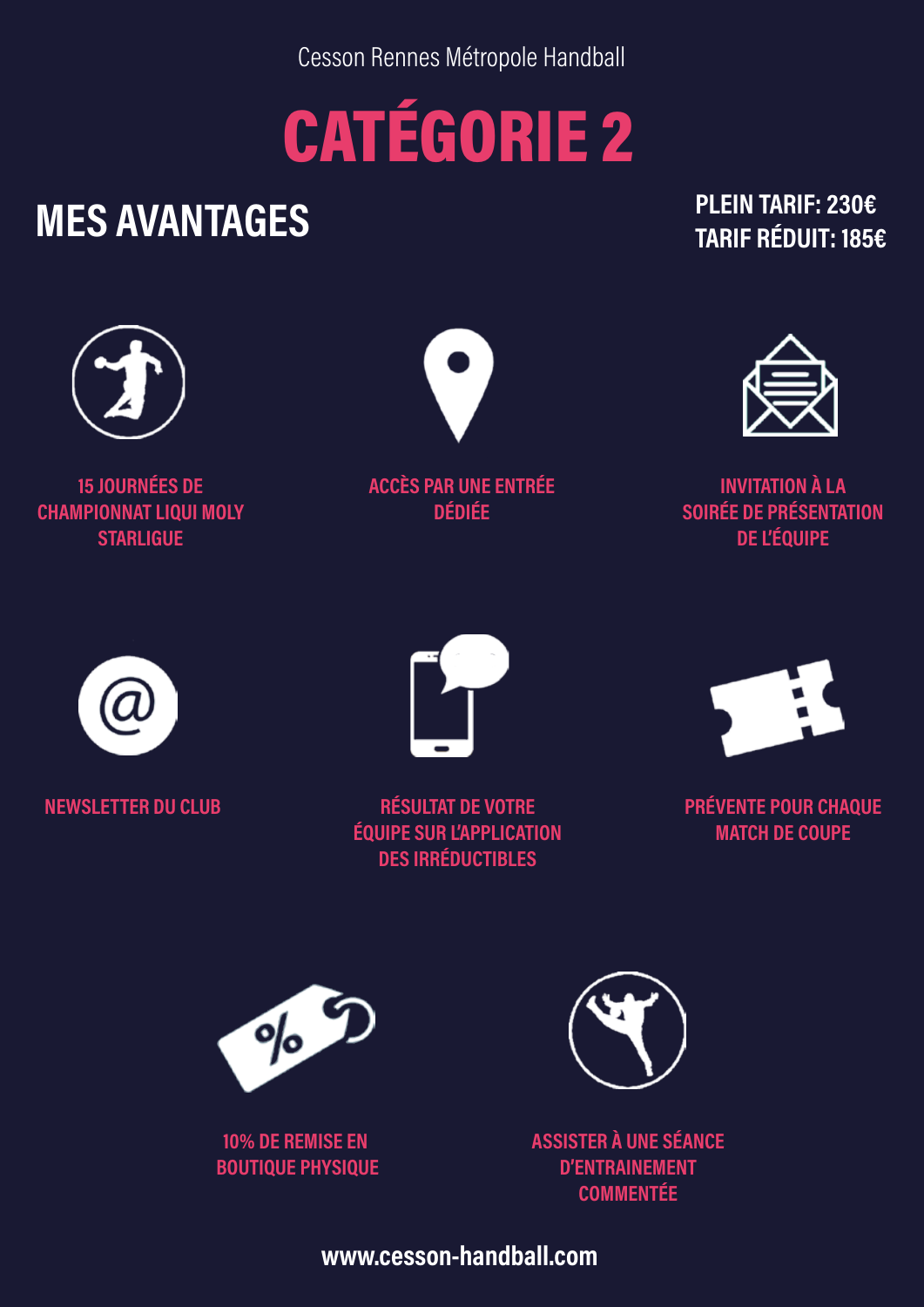### CATÉGORIE 3

### MES AVANTAGES

PLEIN TARIF: 185€ TARIF RÉDUIT: 140€



15 JOURNÉES DE CHAMPIONNAT LIQUI MOLY **STARLIGUE** 



ACCÈS PAR UNE ENTRÉE DÉDIÉE



INVITATION À LA SOIRÉE DE PRÉSENTATION DE L'ÉQUIPE





NEWSLETTER DU CLUB PRÉVENTE POUR CHAQUE RÉSULTAT DE VOTRE ÉQUIPE SUR L'APPLICATION DES IRRÉDUCTIBLES



MATCH DE COUPE



10% DE REMISE EN BOUTIQUE PHYSIQUE



ASSISTER À UNE SÉANCE D'ENTRAINEMENT COMMENTÉE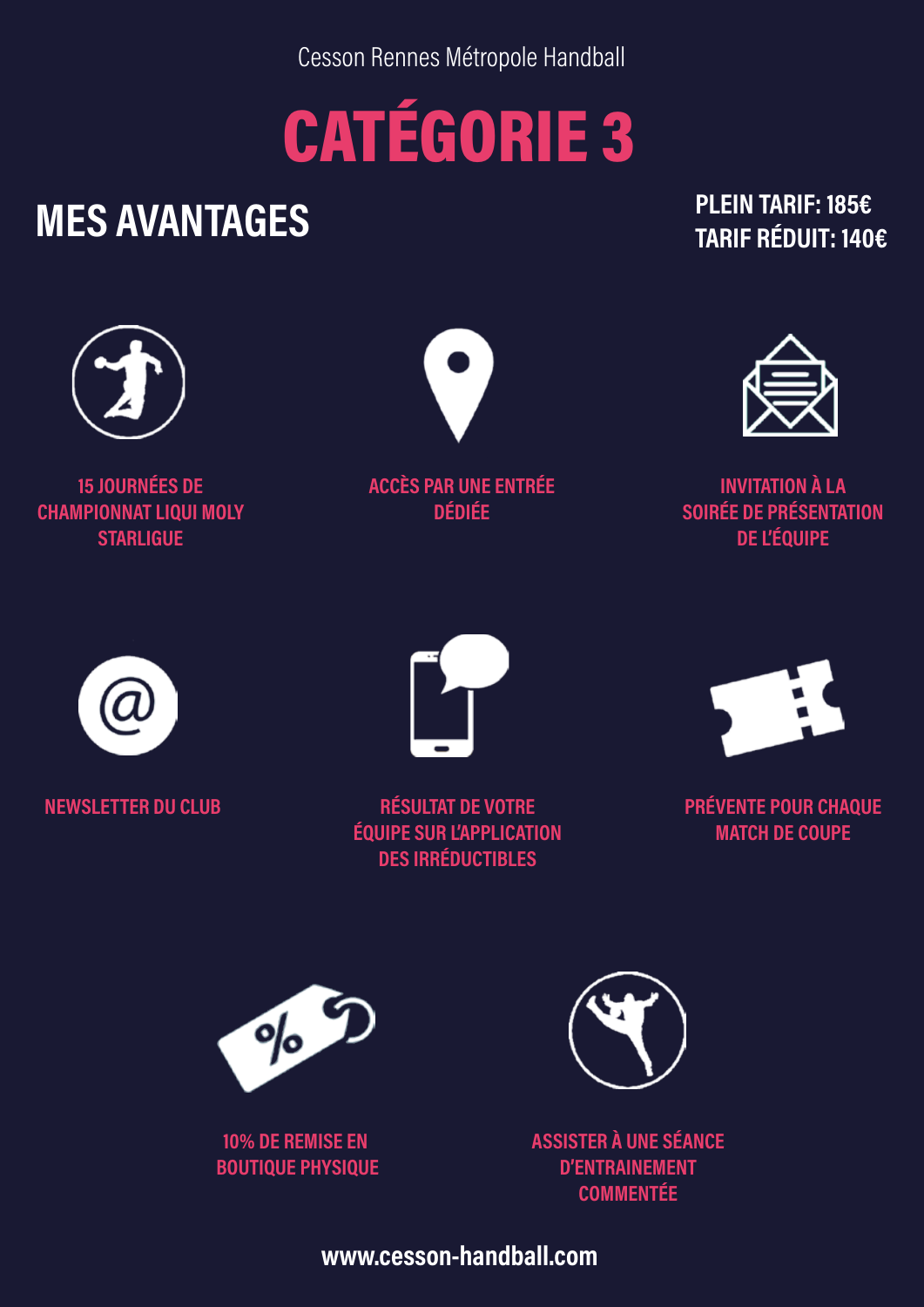### CATÉGORIE 4

### MES AVANTAGES

PLEIN TARIF: 140€ TARIF RÉDUIT: 100€



15 JOURNÉES DE CHAMPIONNAT LIQUI MOLY **STARLIGUE** 



ACCÈS PAR UNE ENTRÉE DÉDIÉE



INVITATION À LA SOIRÉE DE PRÉSENTATION DE L'ÉQUIPE





NEWSLETTER DU CLUB RÉSULTAT DE VOTRE ÉQUIPE SUR L'APPLICATION DES IRRÉDUCTIBLES



PRÉVENTE POUR CHAQUE MATCH DE COUPE



10% DE REMISE EN BOUTIQUE PHYSIQUE



ASSISTER À UNE SÉANCE D'ENTRAINEMENT COMMENTÉE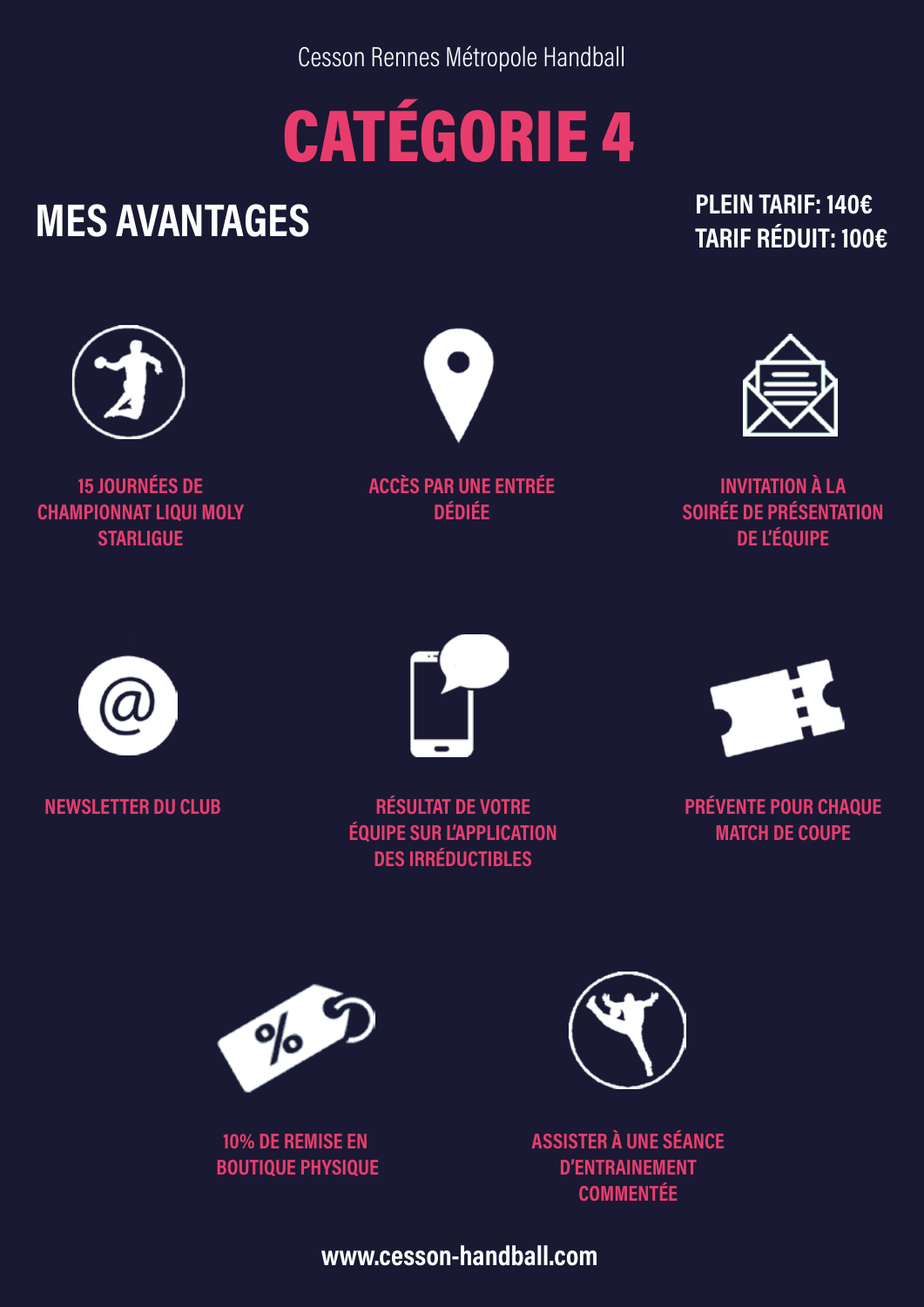### MODALITÉS

#### POUR SOUSCRIRE À UN ABONNEMENT:

- EN LIGNE SUR NOTRE SITE WEB: CESSON-HANDBALL.COM RUBRIQUE BILLETTERIE / VALIDEZ VOTRE ABONNEMENT DIRECTEMENT SUR VOTRE ESPACE PERSONNEL
- EN RENVOYANT LE BULLETIN D'INSCRIPTION FIGURANT SUR LA PAGE SUIVANTE

#### **CONTACT**

Anne-Laure Marchand anne-laure@cesson-handball.com 06 69 97 68 39 / 02 23 45 07 19